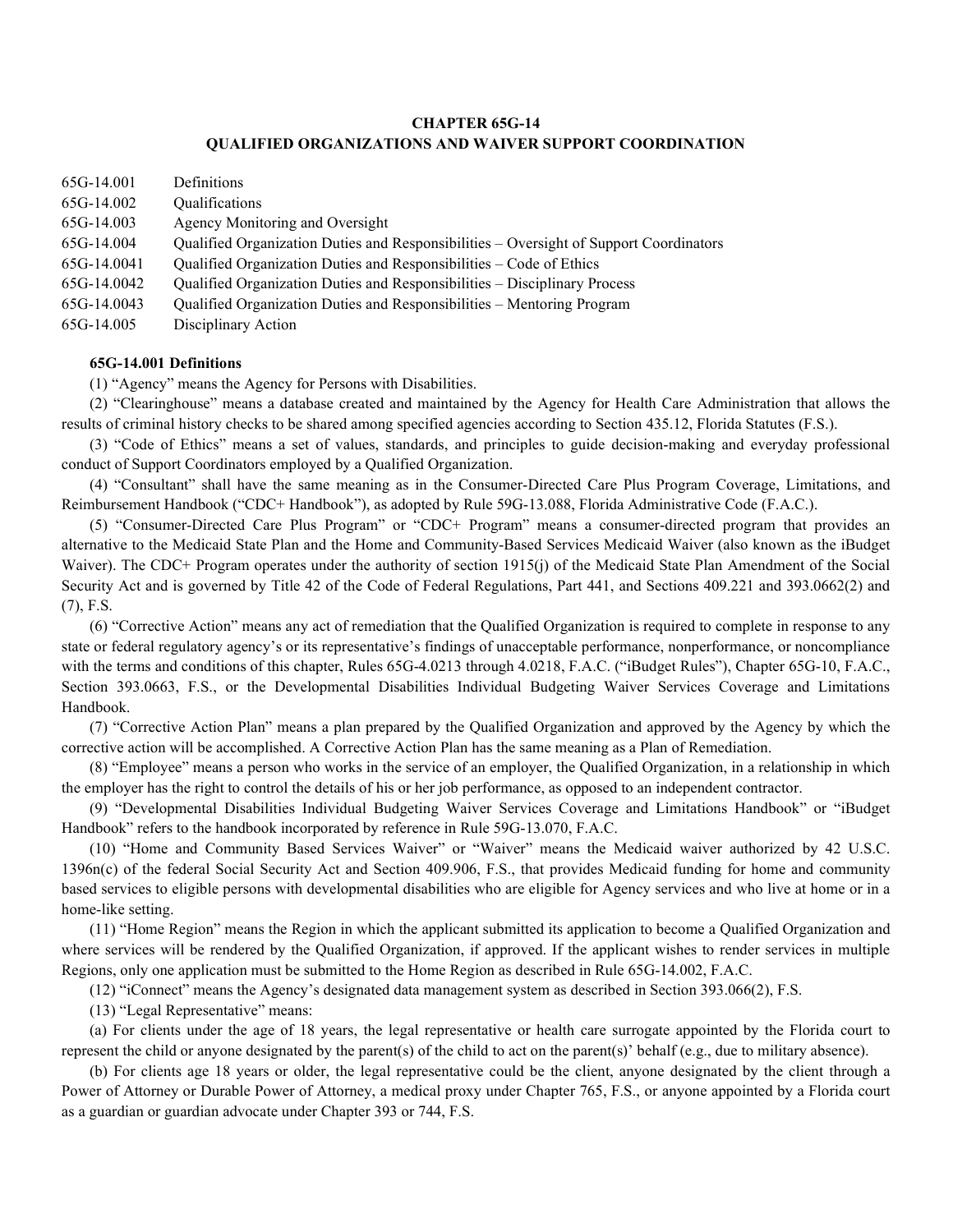(14) "Medicaid Waiver Services Agreement" or "MWSA" means the contract between the Agency and providers of Medicaid Waiver services to Agency clients, as defined in Section 393.063(7), F.S.

(15) "Mentee" means a person employed by a Qualified Organization who is guided, advised, or trained by a mentor.

(16) "Mentor" means a Support Coordinator employed and designated by a Qualified Organization who uses his or her knowledge, skills, and experience to guide, advise, or train a mentee employed by the same Qualified Organization.

(17) "Ombudsman" means the Agency's primary point of contact for addressing issues of concern or unresolved issues expressed by clients, legal representatives, providers, and other external stakeholders.

(18) "Qualified Organization" shall have the same meaning as in Section 393.0663(2), F.S.

(19) "Quality Improvement Organization" or "QIO" means a group of health quality experts, clinicians, and consumers contracted with the Agency for Health Care Administration and organized to improve the quality of care delivered to Agency clients.

(20) "Region" means one of six designated local geographical areas served by the Agency. There are six regions across the state of Florida: Northwest, Northeast, Central, Suncoast, Southeast, and Southern.

(21) "Regional Office" means one of the Agency's offices serving a Region. The contact information for each Regional Office is designated on the Agency's website.

(22) "Sexual Misconduct" shall have the same meaning as in Section 393.135, F.S.

(23) "Support Coordinator" shall have the same meaning as in Section 393.063, F.S. and the CDC+ Handbook.

(24) "Waiver Support Coordinator" refers to a Support Coordinator who assists clients enrolled on the Medicaid Home and Community-Based Services Waiver.

(25) This rule shall be reviewed, and if necessary, renewed through the rulemaking process five years from the effective date.

Rulemaking Authority 393.0662(7), (15), 393.0663(5), 393.501(1) FS. Law Implemented 393.0662, 393.0663(2), 393.063, FS. History–New 7-1-21.

#### 65G-14.002 Qualifications.

(1) Each Qualified Organization must meet the requirements of Section 393.0663, F.S., this rule chapter, and the iBudget Handbook, and be approved by the Agency. A provider agency, as described in the iBudget Handbook, which provides support coordination services prior to the effective date of this rule must apply to and be approved by the Agency before it can be designated as a Qualified Organization.

(2) Application for Approval. Any business entity that wishes to become a Qualified Organization must submit the following to the appropriate Regional Office, which will be known as the applicant's Home Region:

(a) A completed Qualified Organization Application, APD Form 65G-14.002 A, effective July 1, 2021, incorporated here by reference, and available at http://www.flrules.org/Gateway/reference.asp?No=Ref-12650;

(b) A copy of the proposed code of ethics described in Rule 65G-14.0041, F.A.C.;

(c) A copy of the proposed disciplinary process described in Rule 65G-14.0042, F.A.C.;

(d) A copy of the proposed mentoring program described in Rule 65G-14.0043, F.A.C.;

(e) A copy of the proposed policies and procedures required by the iBudget Handbook for provider agencies;

(f) A copy of each prospective Support Coordinator's provider application as described in Rule 65G-4.0215, F.A.C., or Medicaid Waiver Services Agreement ("MWSA") for existing Support Coordinators; and

(g) A table of organization, including at minimum: the first and last name, position title, contact information including phone number and email address, Medicaid provider number (if applicable), and indicate full or part-time employment for all directors, supervisors, owners, operators, managers, or any other position that directly oversees the operations of any Qualified Organization in the State of Florida or who provides support coordination services regardless of contractual relationship, including a designated mentor(s). The table must indicate in which region each individual operates. If the Qualified Organization operates in multiple regions, the table of organization must be organized by region and a point of contact must be designated for each region.

(3) Qualified Organization Leadership.

(a) Any directors, supervisors, owners, operators, and managers who directly oversee the operations of any Qualified Organization in the State of Florida must have at least a bachelor's degree from an accredited college or university and two years of experience providing services to persons with developmental disabilities, regardless of whether that individual is an active Support Coordinator.

(b) Any directors, supervisors, owners, operators, and managers who directly oversee the operations of any Qualified Organization in the State of Florida must complete the Level 1 Training described in Rule 65G-10.004, F.A.C., regardless of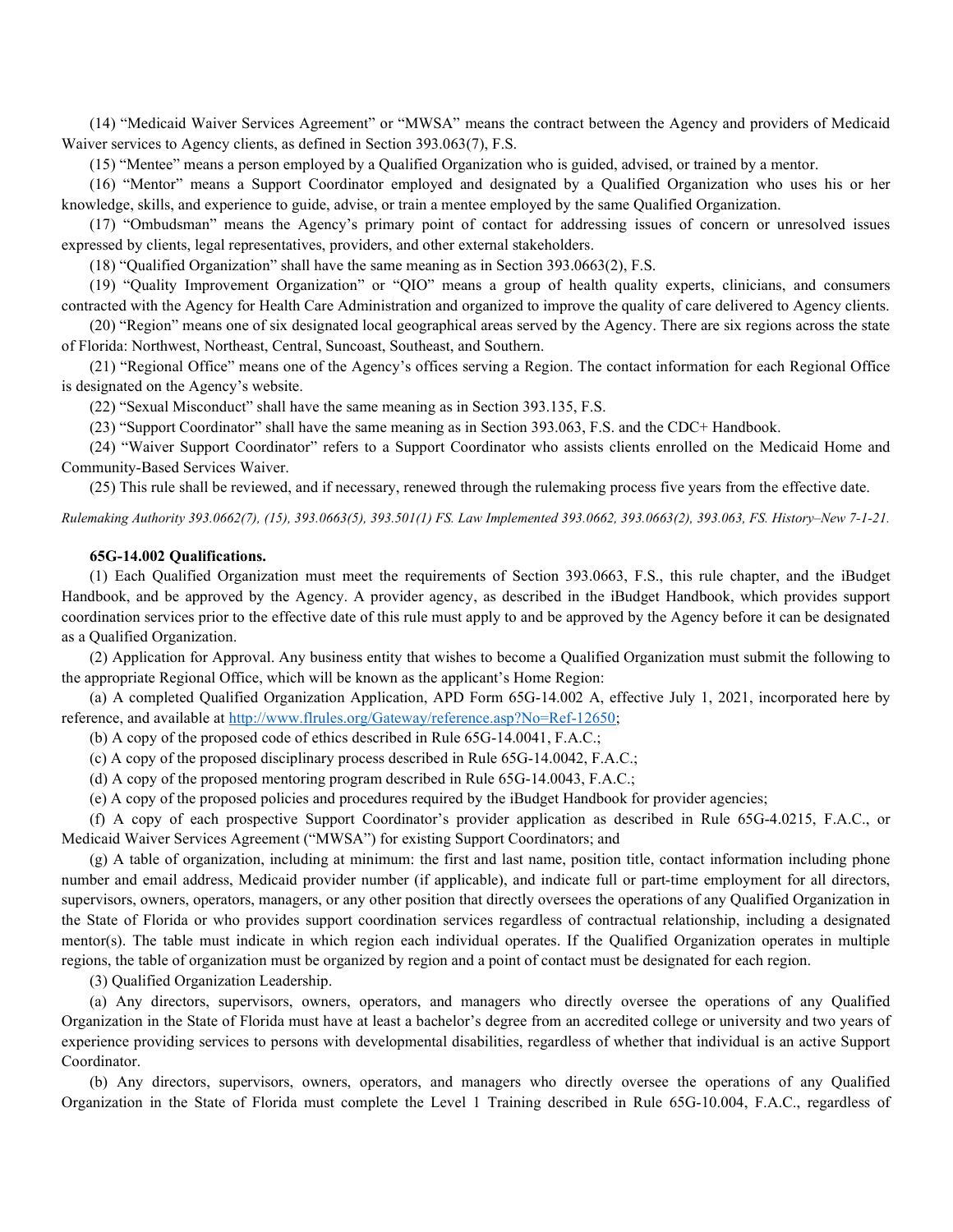whether they are Support Coordinators.

(c) Any directors, supervisors, operators, and managers who directly oversee Support Coordinators in the State of Florida must attend a minimum of six (6) monthly support coordinator meetings with Agency staff each year. These meetings can be attended in any region, although directors, supervisors, operators, and managers who directly oversee Support Coordinators in particular regions must attend at least one meeting in that region or regions each year.

(4) Approval, Denial, or Closure of Applications.

(a) The Agency will review the application and approve or deny complete applications within 90 days of receipt. The Agency will close incomplete applications and notify the applicant that it was closed because it was incomplete.

(b) The Agency will only consider complete applications that include all required information and meet the requirements delineated in this chapter, the iBudget Handbook, and Section 393.0663, F.S. An application is complete upon the Agency's receipt of all requested information and correction of any error or omission for which the applicant was notified.

(c) If the Agency receives an incomplete application, the Agency will notify the applicant. The applicant will have up to 45 calendar days from the date of the notice to submit the documentation, information, or make any corrections designated in the notice. If the applicant does not complete the application within 45 days of the notice, the application must be closed by the Agency. After an application is closed, all documentation and information submitted will no longer be considered, and a new complete application must be submitted for consideration by the Agency. The closure of an application is not Agency action. The closure of an application will not be considered substantively by the Agency in any subsequent application.

(5) Once the Agency approves a Qualified Organization, the two entities shall sign a MWSA. The Qualified Organization Medicaid Waiver Services Agreement, APD Form 65G-14.002 B, effective July 1, 2021, incorporated here by reference, is available at http://www.flrules.org/Gateway/reference.asp?No=Ref-12651. If the Qualified Organization intends to operate in multiple Regions, the applicant must indicate such in the application. The region in which the applicant submits the application will be considered the applicant's Home Region, which must be a region in which it provides services. The applicant and Agency representative in the Home Region will sign the Medicaid Waiver Services Agreement.

(6) A Qualified Organization that wishes to expand service provision geographically must comply with Rule 65G-4.0215, F.A.C.

(7)(a) Each Qualified Organization may only hire a Support Coordinator as an employee pursuant to this paragraph and Section 393.0663(1) and (2), F.S. (2020) and not as an independent contractor.

(b) Each Qualified Organization must employ a minimum of four Support Coordinators at all times except as described in paragraph (c) of this rule.

(c) If a Qualified Organization should be reduced to employing less than four Support Coordinators, the Qualified Organization has a maximum of 90 days to re-establish a minimum employment of four. For purposes of this rule, mentees count towards the minimum of four Support Coordinators.

(8) Renewal. Each Qualified Organization's MWSA must be renewed at least every five (5) years.

(a) The Qualified Organization must request renewal from the Regional Office at least 90 days prior to the expiration of the current MWSA. The failure to request renewal at least 90 days prior to the expiration of the current MWSA shall be considered a violation and may result in disciplinary action as described in Rule 65G-14.005, F.A.C.

(b) The Qualified Organization must submit the following documents to the pertinent Regional Office to request renewal:

1. The current signed MWSA;

2. The declaration page of general/professional liability insurance;

3. Proof of level 2 background screening; and

4. Local criminal records check.

(c) Failure to request renewal prior to expiration of the MWSA will require the Qualified Organization to submit a new application in accordance with subsection (2) of this rule.

(9) Failure to demonstrate compliance with Section 393.0663, F.S., this rule chapter, and the iBudget Handbook will result in disciplinary action as described in Rule 65G-14.005, F.A.C., including denying renewal of the MWSA.

(10) This rule shall be reviewed, and if necessary, renewed through the rulemaking process five years from the effective date.

Rulemaking Authority 393.0662(7), (15), 393.0663(5), 393.501(1) FS. Law Implemented 393.0662, 393.0663(2), 393.063 FS. History–New 7-1-21.

## 65G-14.003 Agency Monitoring and Oversight.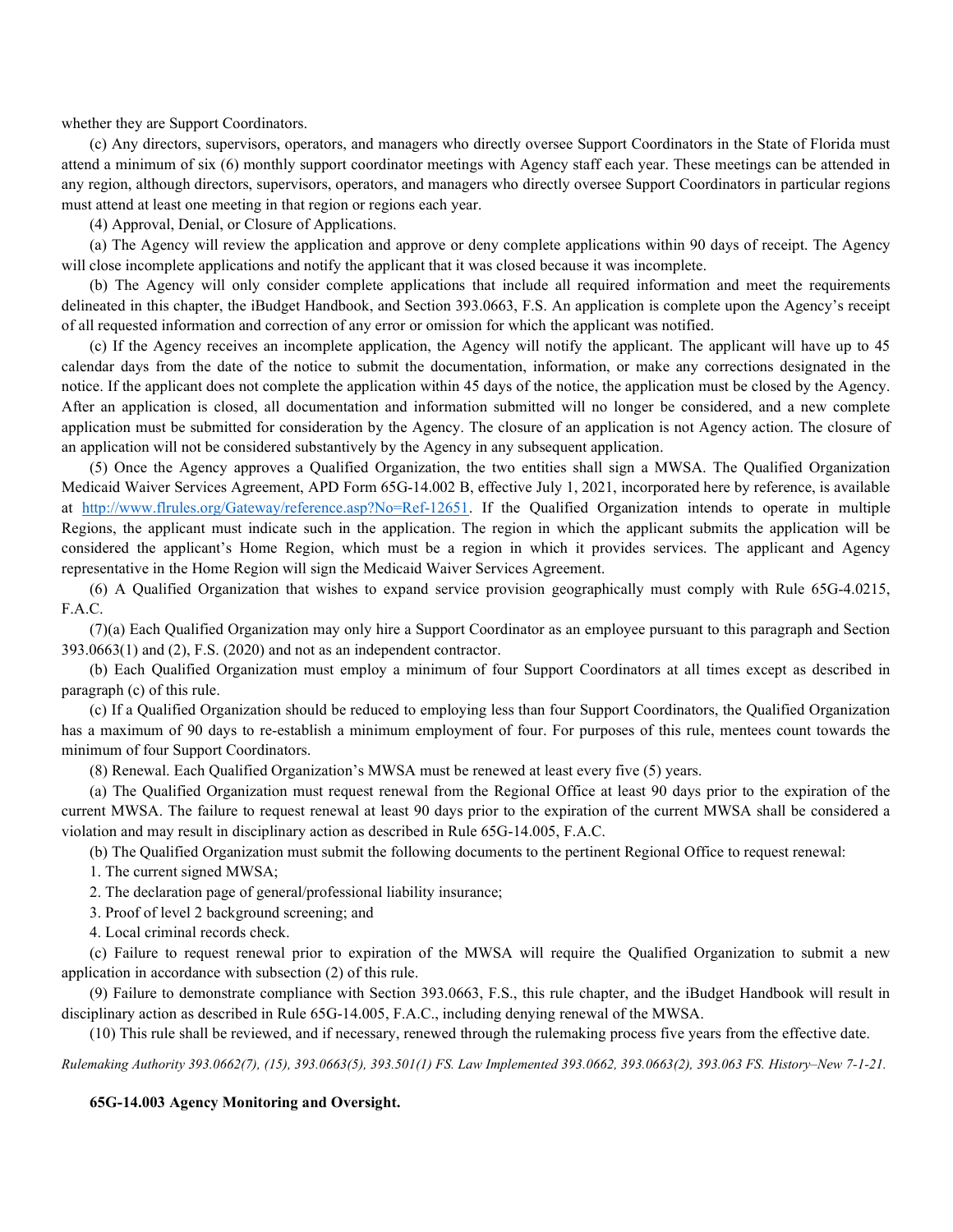(1) To enable the Agency to comply with Section 393.0663(3), F.S., each Qualified Organization must report to the Agency any violation of ethical or professional conduct by Support Coordinators employed by that organization within seven (7) calendar days of discovering the violation, unless the violation threatens the health and safety of a client(s). Any violation that could cause a client's physical, mental, or emotional health to be significantly impaired must be reported to the Agency within 24 hours of discovering the violation. Violations shall be treated as discovered by a Qualified Organization as of the first day on which such violation is known or by exercising reasonable diligence should have been known to the Qualified Organization. Each Qualified Organization is responsible for reporting violations that occur from the time of hiring each Support Coordinator. For the purposes of this section, a "violation of ethical or professional conduct" shall include any of the following actions on the part of a Support Coordinator:

(a) Unprofessional interactions with a client, legal representative, service provider, or Agency staff member as evidenced by documented or observed instances of screaming, yelling, cursing, or physical altercations as well as engaging or attempting to engage in verifiable romantic or sexual behavior with a client;

(b) Arrest for a disqualifying criminal offense as described in Sections 393.0655(5) and 435.04(2), F.S.;

(c) Verified finding of abuse, neglect, exploitation, or abandonment;

(d) Falsification of documentation;

(e) Accidental or incidental unauthorized disclosure of a client's confidential or private information;

(f) Reckless or intentional unauthorized disclosure of a client's confidential or private information;

(g) Failure to perform support coordination duties necessary to comply with legal notices regarding client services, such as updating cost plans based on service determinations;

(h) Failure to perform support coordination duties, as required by statutes and administrative rules, including the iBudget Handbook, which jeopardize or are likely to jeopardize the health, safety, or welfare of a client;

(i) Borrowing, attempting to borrow, or accepting funds from a client or, if applicable, client's legal representative or family;

(j) Diverting clients to specific providers and not facilitating provider choice;

(k) Not maintaining updated and accurate contact and demographic information for clients and legal representatives in iConnect;

(l) Material or repeated occurrences of Support Coordinators making errors inputting data in iConnect; and

(m) Any violation of the Qualified Organization's code of ethics.

(2) To report a violation(s), the Qualified Organization must send an e-mail message to the Regional Office in the Region where the violation(s) occurred. Any violation involving abuse, neglect, exploitation, or abandonment of a client must also be immediately reported to the Florida Abuse Hotline in compliance with Sections 415.1034 and 39.201, F.S. The e-mail to the Agency must include the following information:

(a) Name of the Qualified Organization;

(b) Name and Medicaid provider identification number of the Support Coordinator(s) with reported ethical or legal violation;

(c) A detailed description of the violation(s), including the date of the violation(s); how and when the Qualified Organization discovered the violation(s); and, if applicable, client(s) impacted and how they are impacted or affected as well as any individual(s) who witnessed or were involved with the violation(s);

(d) Action(s) taken by the Qualified Organization against the Support Coordinator(s); and

(e) Any action(s) taken by the Qualified Organization intended to reduce the likelihood of recurrence of the violation.

(3) All Qualified Organizations must maintain an active and accurate roster within the Clearinghouse to ensure all Support Coordinators have active and eligible level II background screenings. All Support Coordinators must complete level II background screening upon hire and maintain an eligible status within the Clearinghouse in accordance with Section 393.0655 and Chapter 435, F.S.

(4) If any client or, if applicable, his or her legal representative has a concern or complaint that the Qualified Organization has failed to resolve using their complaint and grievance procedure, then the client or legal representative may submit the complaint or grievance to the State Ombudsman at https://apd.myflorida.com/contacts/.

(5) The Qualified Organization shall provide each client or, if applicable, his or her legal representative, with an Invitation to Take a Client Satisfaction Survey, APD Form 65G-14.003 A, effective July 1, 2021 and incorporated here by reference, during each client's annual support plan meeting in compliance with the iBudget Handbook. The Invitation to Take a Client Satisfaction Survey is available at http://www.flrules.org/Gateway/reference.asp?No=Ref-12652.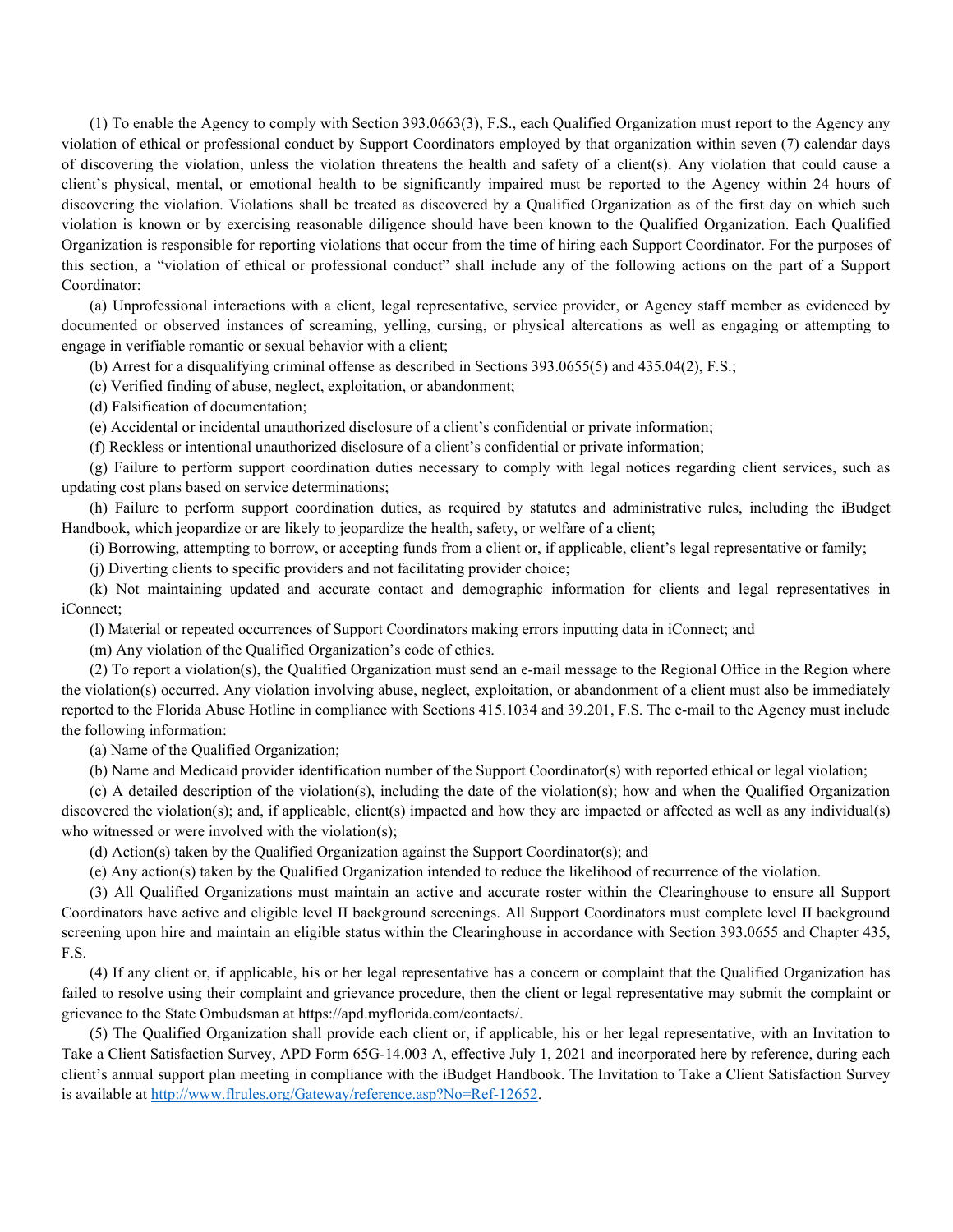(6) A Qualified Organization's failure to properly report a known violation described in this rule constitutes a separate and additional violation.

(7) This rule shall be reviewed, and if necessary, renewed through the rulemaking process five years from the effective date.

Rulemaking Authority 393.0662(7), (15), 393.0663(5), 393.501(1) FS. Law Implemented 393.0662, 393.0663(3), 393.063 FS. History–New 7-1-21.

#### 65G-14.004 Qualified Organization Duties and Responsibilities – Oversight of Support Coordinators.

(1) Each Qualified Organization must comply with all requirements identified in Section 393.0663, F.S., which includes ensuring that all Support Coordinator staff have the knowledge, skills, and abilities necessary to competently provide services to individuals with developmental disabilities. Each Qualified Organization must maintain and enforce standards and procedures to ensure that its Support Coordinators are complying with their duties and responsibilities as described in Chapter 393, F.S.; Division 65G, F.A.C.; the iBudget Handbook, and, if applicable, the CDC+ Handbook, including ensuring its Support Coordinators timely request renewal of their MWSA in accordance with the procedures established in subsection 65G-14.002(8), F.A.C. Qualified Organizations are responsible for promptly addressing complaints/compliance issues regarding its Support Coordinators' performance.

(2) Upon request by the Agency or making any material change, the Qualified Organization must submit the following documentation to any Regional Office(s) in which it provides services to demonstrate compliance with Chapter 393, F.S., the iBudget Handbook, and this rule chapter:

(a) A copy of the code of ethics described in Rule 14.0041, F.A.C.;

(b) A copy of the disciplinary process described in Rule 14.0042, F.A.C.;

(c) A copy of the mentoring program described in Rule 14.0043, F.A.C.;

(d) A copy of the policies and procedures required by the iBudget Handbook for provider agencies; and

(e) Table of organization, including at minimum: the first and last name, position title, contact information including phone number and email address, Medicaid provider number (if applicable), and indicate full or part-time employment for all directors, supervisors, owners, operators, managers, or any other position that directly oversees the operations of any Qualified Organization in the State of Florida or who provides support coordination services regardless of contractual relationship, including a designated mentor(s). If the Qualified Organization operates in multiple regions, the table of organization must be organized by region and a point of contact must be designated for each region.

(3) Upon hiring a prospective Support Coordinator who does not have an active MWSA as a Support Coordinator, the Qualified Organization must submit the provider application as described in Rule 65G-4.0215, F.A.C. to the Regional Office and, if applicable, the dual employment plan as described in the iBudget Handbook.

(4) Upon hiring a Support Coordinator with a Medicaid provider number or upon request by the Agency, the Qualified Organization must submit the following information regarding that Support Coordinator to the appropriate Regional Office that includes:

(a) The Support Coordinator's first and last name;

(b) The Support Coordinator's Medicaid provider number;

(c) Validation that the Support Coordinator is compliant with training required by Section 393.0663(2)(b)11., F.S.; the iBudget Handbook; and Chapter 65G-10, F.A.C.; and

(d) Any disclosures regarding dual employment of the Support Coordinator.

(5)(a) The Qualified Organization must ensure that any Support Coordinator who pursues dual employment complies with the iBudget Handbook requirements pertaining to dual employment, including ensuring the Support Coordinator remains in compliance with the approved dual employment plan and timely addressing any performance issues.

(b) The Qualified Organization must sign and maintain the Support Coordinator Dual Employment Medicaid Waiver Services Agreement Attachment, APD Form 65G-14.004 A, effective July 1, 2021, incorporated here by reference, and available at http://www.flrules.org/Gateway/reference.asp?No=Ref-12653.

(c) The Support Coordinator Dual Employment MWSA Attachment must also be executed and maintained whenever any Support Coordinator employed by the Qualified Organization proposes to change his or her dual employment.

(6) Each Support Coordinator is prohibited from simultaneously working for more than one Qualified Organization.

(7) Upon request by the Agency or within five (5) calendar days of any Support Coordinator vacancy, which means absence or unavailability in excess of 30 calendar days, the Qualified Organization must submit the following information regarding that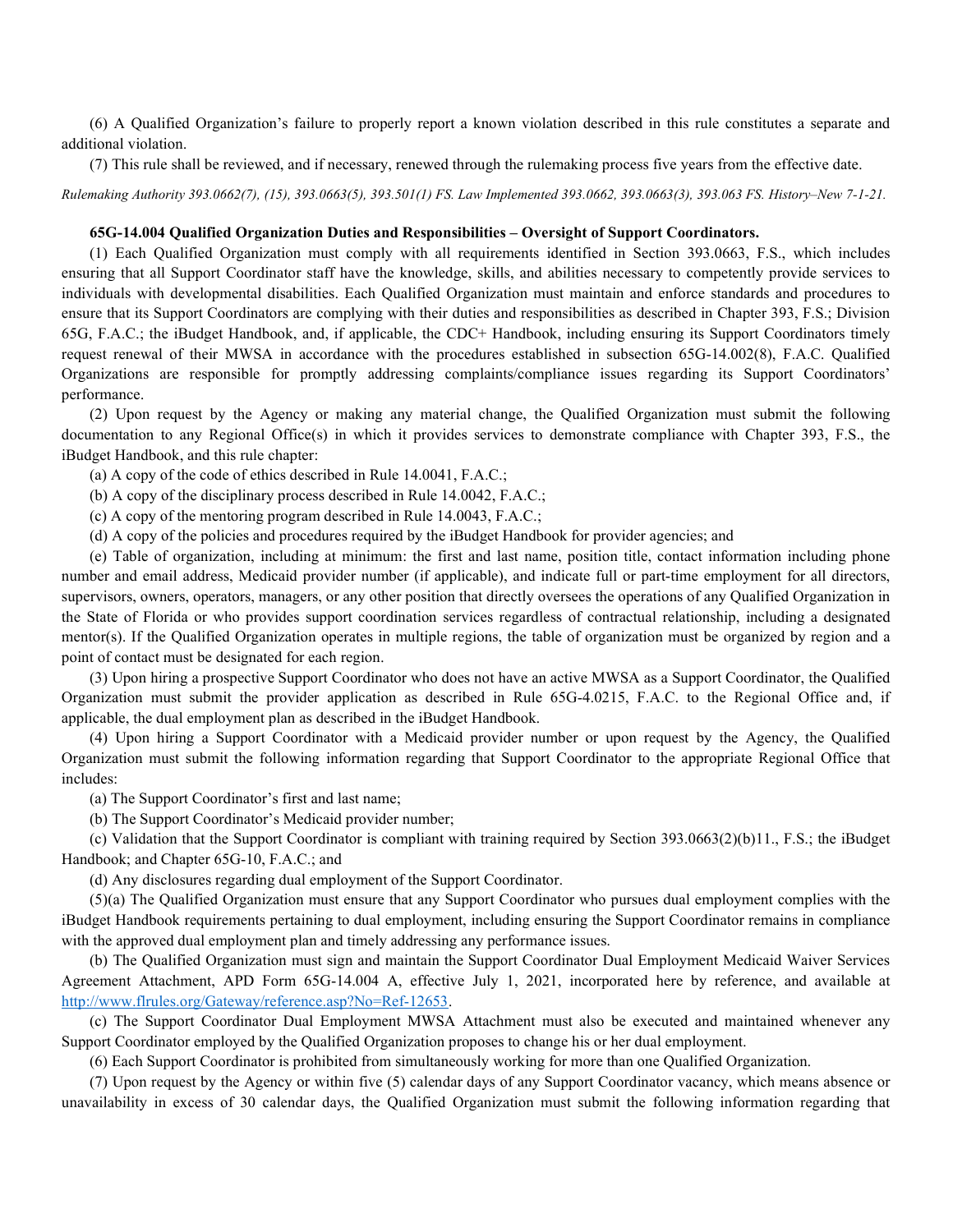Support Coordinator to the appropriate Regional Office that includes:

(a) A list of the clients affected by the absence;

(b) The beginning and end dates of the vacancy;

(c) The name(s) of a temporary Support Coordinator who will serve the affected clients; and

(d) Whether the Support Coordinator left the Qualified Organization voluntarily or involuntarily.

(8) Support Coordinator Training.

(a) Each Qualified Organization must ensure that its Support Coordinators timely complete all required training in accordance with the iBudget Handbook and Chapter 65G-10, F.A.C.

(b) The Qualified Organization must maintain documentation to validate that each Support Coordinator employed by the Qualified Organization timely completed required training as described in the iBudget Handbook and Chapter 65G-10, F.A.C.

(9) Incident Reporting. The Qualified Organization must ensure Support Coordinators comply with all incident reporting requirements articulated in Sections 415 and 39, F.S., and subsection 65G-2.010(5), F.A.C.

(10) Falsification of documents. The Agency will take disciplinary action in accordance with Rule 65G-14.005, F.A.C., against a Qualified Organization that misrepresents or omits any material fact in any documentation submitted to the Agency.

(11) This rule shall be reviewed, and if necessary, renewed through the rulemaking process five years from the effective date.

Rulemaking Authority 393.0662(7), (15), 393.0663(5), 393.501(1) FS. Law Implemented 393.0662, 393.0663(2), 393.063 FS. History–New 7-1-21.

### 65G-14.0041 Qualified Organization Duties and Responsibilities – Code of Ethics.

(1) Each Qualified Organization must develop, maintain, and enforce a professional code of ethics applicable to all Support Coordinators within the organization. Failure to develop, maintain, or enforce a professional code of ethics shall constitute grounds for the Agency to deny approval of or take disciplinary action against the Qualified Organization.

(2) The code of ethics must include:

(a) Provisions addressing how the Qualified Organization will prevent and avoid actual and perceived conflicts of interest among its Support Coordinators, which must prohibit each Support Coordinator from:

1. Being the legal representative, applying to be the legal representative, or being affiliated with an organization or person who is the legal representative of a client served by the Qualified Organization;

2. Being the legal representative or representative payee for any benefits received by a client served by the Qualified Organization nor assume control of a client's finances or assume possession of a client's checkbook, investments, or cash;

3. Rendering support coordination services to a client who is a family member;

4. Unduly influencing paid services on behalf of a client from a service provider who is a family member of the Support Coordinator or any employee of the Qualified Organization;

5. Providing any waiver service other than support coordination and CDC+ consultant services;

6. Being a subsidiary of or being directly or indirectly controlled by persons or organizations providing waiver services within the state of Florida, other than support coordination and related administrative activities to clients who receive services from the Agency;

7. Requesting or receiving financial compensation from family members of clients; and

8. Providing assistance to a client on completion of the Support Coordinator Client Satisfaction Survey.

(b) Provisions mandating every Support Coordinator to promote client choice as described in the iBudget Handbook, including freedom to direct service planning and choose a provider from all available providers;

(c) Provisions addressing how the Qualified Organization will ensure that clients' rights under Section 393.13, F.S., are protected, including reporting known or suspected abuse, neglect, exploitation, and sexual misconduct;

(d) Provisions encouraging fairness, integrity, and civility, including providing honest and accurate information verbally and in writing, being available for clients, timely responding to communications from clients and Agency staff, and cooperating and collaborating with others involved in client care;

(e) Provisions requiring Support Coordinators to counsel clients and, if applicable, the client's legal representative regarding covered services and that covered services will only be approved if they are individualized, specific, consistent with the client's needs, and not in excess of the client's needs;

(f) Provisions requiring Support Coordinators to explore all services available through local, state, and federal government and non-government programs or services, including the Medicaid State Plan; school-based services; private insurance; natural supports;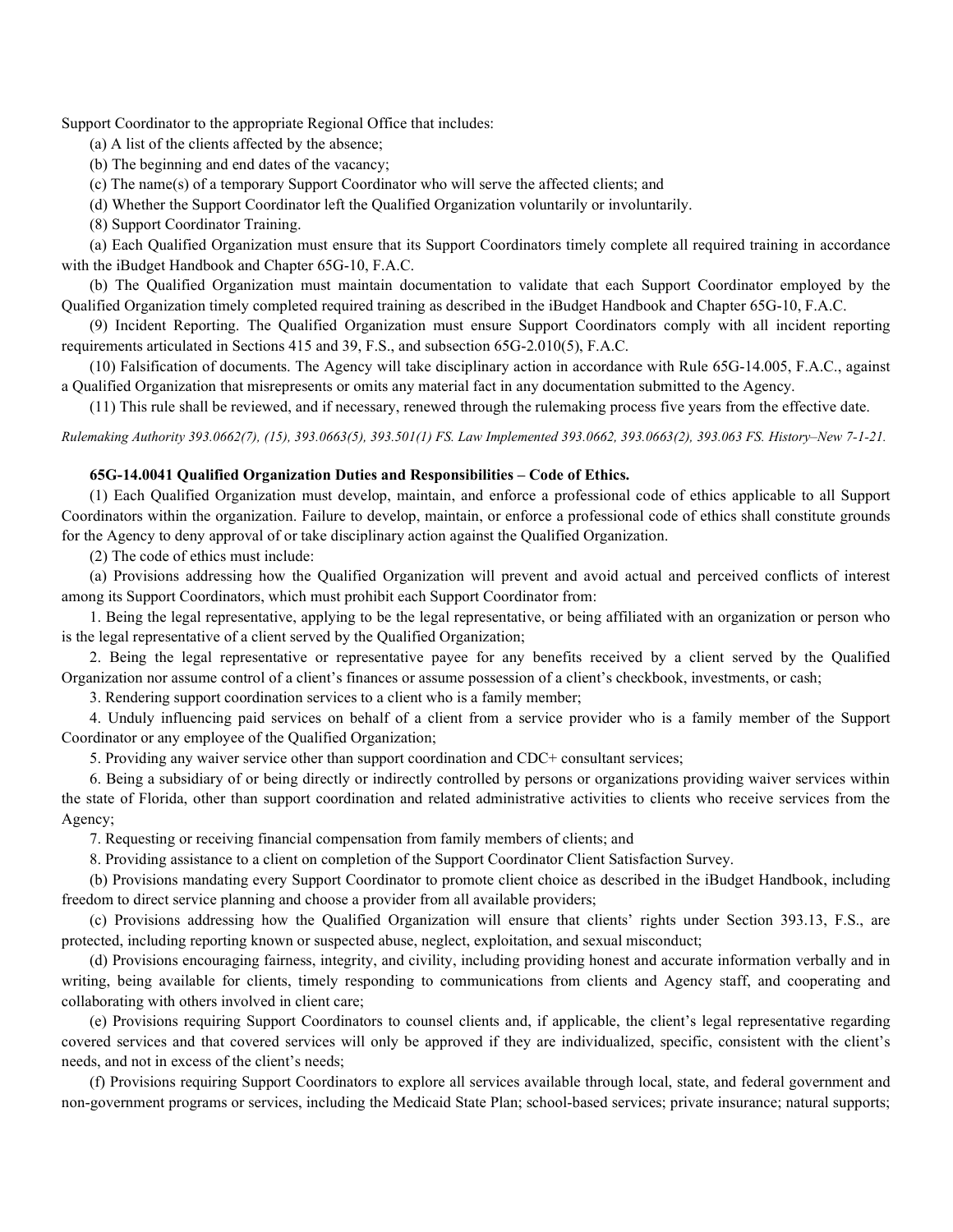and community supports, prior to requesting Waiver funds on behalf of the client, which may be evidenced by denial letters, coverage policies, case notes, and other documentation;

(g) Provisions requiring Support Coordinators to only pursue Waiver services for clients that the Support Coordinator believes address the capacities, needs, and resources of their clients and are not available through other resources or funding sources, which the Support Coordinator must indicate on the Verification of Available Services Form incorporated by reference in Rule 65G-4.0213, F.A.C.;

(h) Provisions requiring confidentiality and privacy of client information;

(i) Provisions prohibiting Support Coordinators from misrepresenting their affiliation with the Agency; and

(j) Provisions addressing Support Coordinator duties and responsibilities described in Chapter 393, F.S., and the iBudget Handbook, including:

1. Ensuring Significant Additional Needs requests are complete and accurate when submitted;

2. Assisting clients and, if applicable, legal representatives obtain services through the Medicaid state plan;

3. Participating in meetings required by the Agency;

4. Participating in meetings coordinating services on behalf of the client;

5. Assisting clients and, if applicable, their legal representative with the process for addressing client complaints and grievances regarding possible service delivery issues;

6. Coordinating in the preparation and planning for natural disasters, including ensuring each client has a personal disaster plan and monitoring the status of each client, including providing information on available resources during and after a natural disaster; and

7. Updating service authorizations in iConnect to reflect the current, approved level of service(s) and providing the updated service authorizations to providers.

(3) The Qualified Organization must make the approved code of ethics available to all its employed Support Coordinators and must review the code of ethics to each client or, if applicable, client's legal representative on an annual basis or immediately upon request.

(4) Upon discovering that a Support Coordinator has violated the code of ethics, the Qualified Organization must send a report to the Agency as described in Rule 65G-14.003, F.A.C.

(5) This rule shall be reviewed, and if necessary, renewed through the rulemaking process five years from the effective date.

Rulemaking Authority 393.0662(7), (15), 393.0663(5), 393.501(1) FS. Law Implemented 393.0662, 393.0663(2)-(3), 393.063 FS. History–New 7-1- 21.

## 65G-14.0042 Qualified Organization Duties and Responsibilities – Disciplinary Process.

(1) Each Qualified Organization must develop, maintain, and enforce a disciplinary process applicable to all Support Coordinators within the organization. Failure to develop, maintain, or enforce a disciplinary process shall constitute grounds for the Agency to deny the application of or take disciplinary action against the Qualified Organization.

(2) The disciplinary process must, at a minimum, include:

(a) Comprehensive review of the violation(s) to determine its impact within the Organization, including its impact on service delivery to clients;

(b) Any Support Coordinator who is responsible for a violation will meet with his or her supervisor to review and address the violation(s), which may include:

1. Discussing factors that led to the violation(s);

2. Discussing whether this is a repeat violation for the Support Coordinator; and

3. Discussing how the violation will be avoided or prevented from recurring, which may include requiring additional training for the Support Coordinator or the development of additional job aides to help the Support Coordinator improve his or her job performance.

(c) Disciplinary action commensurate with the Support Coordinator's violation(s), including consideration of whether it is a repeat violation and its gravity; and

(d) Appropriate follow-up.

(3) The Qualified Organization must make the approved disciplinary process available to all its employed Support Coordinators and must review the disciplinary process to each client or, if applicable, client's legal representative on an annual basis or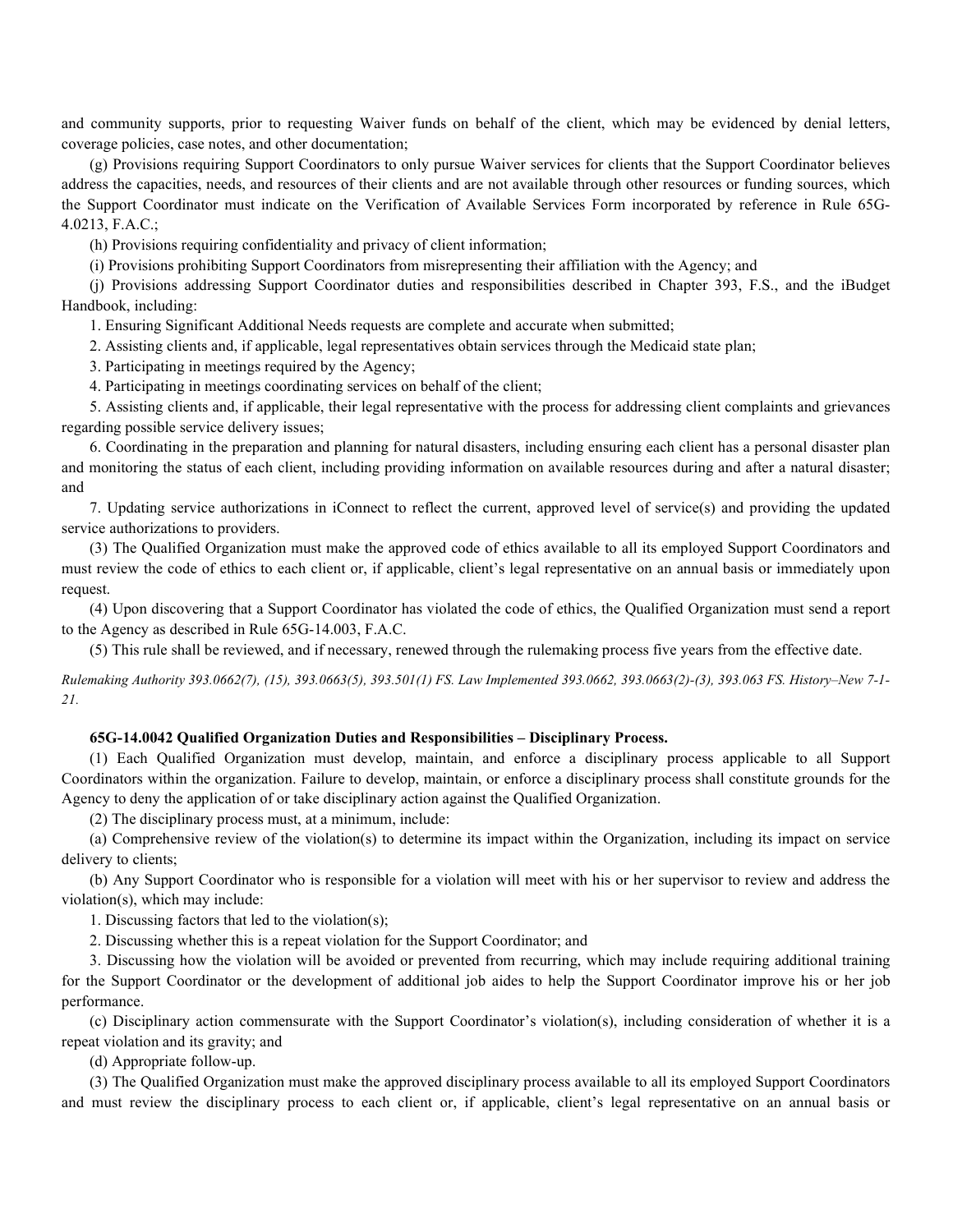immediately upon request.

(4) A Qualified Organization's failure to enforce its disciplinary process against a Support Coordinator responsible for a violation(s) constitutes a violation by the Qualified Organization.

(5) Agency Oversight.

(a) Within 10 days of receiving notice from the Regional Office that the Qualified Organization or any of its Support Coordinators violated rules or statutes designated in Rule 65G-14.005, F.A.C., the Qualified Organization must submit to the Agency's Regional Office a proposed Corrective Action Plan that contains all of the following:

1. The actions the Qualified Organization and, if applicable, individual Support Coordinators will take to correct each of the violations identified and to comply with the applicable requirements;

2. The name of the staff person(s) responsible for completing each action; and

3. A timeframe for accomplishing each action.

(b) The Agency will reject any proposed Corrective Action Plan that fails to identify all of the information described in paragraph (5)(a) of this rule or reflects a plan of action that does not address the violation(s). If the Agency rejects a proposed Corrective Action Plan, the Agency shall notify the Qualified Organization in writing of the reasons for rejection and require the Qualified Organization to submit an amended Corrective Action Plan addressing the deficiency or deficiencies within five business days of receipt of the Agency's notice rejecting the Corrective Action Plan.

(c) The Qualified Organization is responsible for ensuring that the Corrective Action Plan is fully implemented within the timeframes designated in the Corrective Action Plan, which includes documenting in writing all action taken to correct a violation.

(d) If the Qualified Organization fails to remediate a violation pertaining to the Qualified Organization or any of its Support Coordinators within the timeframes established in the Corrective Action Plan or the violation reoccurs within the same 12-month period, the Agency may take action against the Qualified Organization as described in Rule 14.005, F.A.C.

(e) Where the violation presents a danger to the health, safety, or welfare of a client(s), the Agency may take immediate action as described in Rule 14.005, F.A.C.

(6) This rule shall be reviewed, and if necessary, renewed through the rulemaking process five years from the effective date.

Rulemaking Authority 393.0662(7), (15), 393.0663(5), 393.501(1) FS. Law Implemented 393.0662, 393.0663(2), 393.063 FS. History–New 7-1-21.

## 65G-14.0043 Qualified Organization Duties and Responsibilities – Mentoring Program.

(1) In addition to completing required training as provided in the iBudget Handbook and Rule 65G-10.004, F.A.C., any person or Support Coordinator who has less than 12 months' experience working as a Support Coordinator as of July 1, 2021 must complete an Agency-approved mentoring program offered by his or her Qualified Organization. Mentees will only receive credit for participating in a mentoring program approved by the Agency. The following qualifications and restrictions apply:

(a) Any existing Waiver Support Coordinator who has an active Medicaid Waiver Services Agreement but less than 12 months' experience working as a Waiver Support Coordinator within the past 12 months of July 1, 2021 may receive credit for completing activities described in subsection (4) of this rule prior to joining the Qualified Organization.

(b) Mentees may serve clients during the mentoring program as long as their mentor supervises each activity described in paragraphs (4)(a) and (b) of this rule.

(2) As described in paragraph (1)(a) of this rule, mentees do not need to repeat activities described in subsection (4) of this rule that they have already performed within the past 12 months of July 1, 2021 and documented in case notes in iConnect. To receive credit, activities completed and documented during said period should be listed on APD Form 65G-14.0043 B, as described in subsection (10) of this rule. The mentee must participate in the mentoring program for no less than 30 days. Nothing in this section prohibits the Qualified Organization from electing to place or keep a Support Coordinator in mentee status due to concerns about competency or performance.

(3) Mentees who did not have an active MWSA upon joining a Qualified Organization must shadow or observe a mentor over the course of no less than 90 days. All mentees must complete all activities described in subsection (4) of this rule.

(4) The Qualified Organization must request approval from the Agency Regional Office prior to implementing a new mentoring program at the time of the prospective Qualified Organization's application or changing an approved mentoring program. The request must include, in writing, a copy of the Qualified Organization's policies or procedures concerning the mentoring program. These policies or procedures must require:

(a) A mentee to shadow or observe a mentor and participate in the following: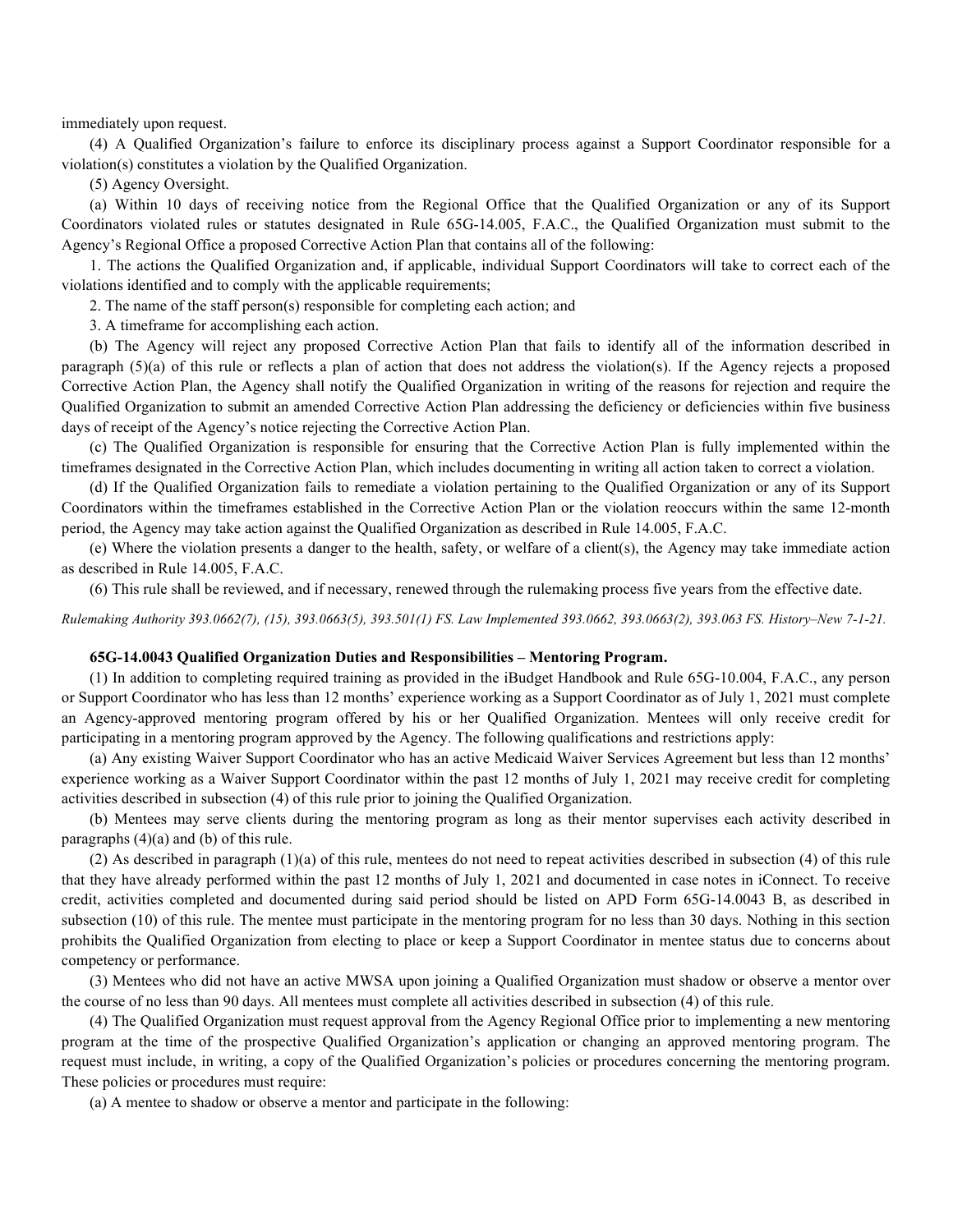1. A minimum of five (5) support plan meetings involving the mentor or mentee's clients;

2. At least nine (9) face-to-face visits in a variety of settings, including meetings with the mentor or mentee's clients in family homes, supported living arrangements, and licensed facilities. At least six (6) of these visits must detail the coordination of providers' supports;

3. Meetings with the Agency, including the Regional Office and State Office meetings, which occur while the mentee is participating in the mentoring program;

4. Discussions to educate clients and families regarding identifying and preventing abuse, neglect, and exploitation;

5. Instructions to clients and families on mandatory reporting requirements for abuse, neglect, and exploitation;

6. Use of iConnect for case management activities; and

7. Supported Living Quarterly Meeting.

(b) A mentee to shadow or observe a mentor or, if applicable, other Support Coordinator employed by the Qualified Organization, participate in the following if they occur while the mentee is participating in the mentoring program:

1. Submission of a Significant Additional Needs ("SAN") request;

2. Medicaid eligibility redetermination process;

3. Discussion with the assessor regarding the completion of the comprehensive needs assessment; and

4. Updating of a minimum of five (5) client cost plans and service authorizations in iConnect.

(c) If the events discussed in subparagraph (4)(b) of this Rule do not occur while the mentee is participating in the mentoring program, the Qualified Organization must review these processes, including the documentation in the client's central record, with the mentee.

(d) Mentors to:

1. Have at least two (2) years of experience working as a Waiver Support Coordinator immediately prior to being hired;

2. Have an active caseload;

3. Have no ethical violations within the past three (3) years;

4. Have no unresolved QIO background screening alerts for the past three years;

5. Remain in compliance with required training as specified in the iBudget Handbook and Chapter 65G-10, F.A.C.;

6. Pass the Level 1 competency-based assessment described in Section 393.0663, F.S., and Rule 65G-10.004, F.A.C., with a score of 90% or better;

7. Have no delinquent Corrective Action Plan per QIO review or Agency audit, or timely resolve any Corrective Action Plan required while the Support Coordinator is a mentor;

8. Have no more than three mentees assigned to him or her at any given time; and

9. Ensure that, if the mentor and mentee's clients do not require any of the items listed in subsection (4) but another Support Coordinator employed by the Qualified Organization has a client(s) who does, the mentee can acquire the necessary experience with the other Support Coordinator.

(e) If the Qualified Organization operates in multiple regions, a statement regarding how the mentor will meet the mentoring program requirements.

(5) Agency staff will provide a written certificate to mentees who attend the meetings discussed in subparagraph  $(4)(a)3$ . of this rule. The mentee must maintain this documentation to validate successful completion.

(6) Any Qualified Organization that intends to provide consultation services for clients enrolled in the CDC+ program must include guidance and instructions with respect to the CDC+ Handbook in its mentoring program, including observing or shadowing a consultant:

(a) Review draft, denied, or updated purchasing plans, if applicable, or review the current purchasing plans; and

(b) Submit a SAN request, if applicable, or review the most recent SAN request that was submitted.

(7) The Agency must only approve mentoring programs that address the requirements identified in section (4) and, if applicable, section (6) of this rule.

(8) The Agency must send the applicant written notice indicating approval or denial of the proposed mentoring program within the timeframes established in Rule 65G-14.002(4), F.A.C., as well as the reasons for a denial, if applicable.

(9) The prospective Support Coordinator must successfully complete the Level 1 Training before completing the mentoring program.

(10) Support Coordinator Mentoring Program Completion.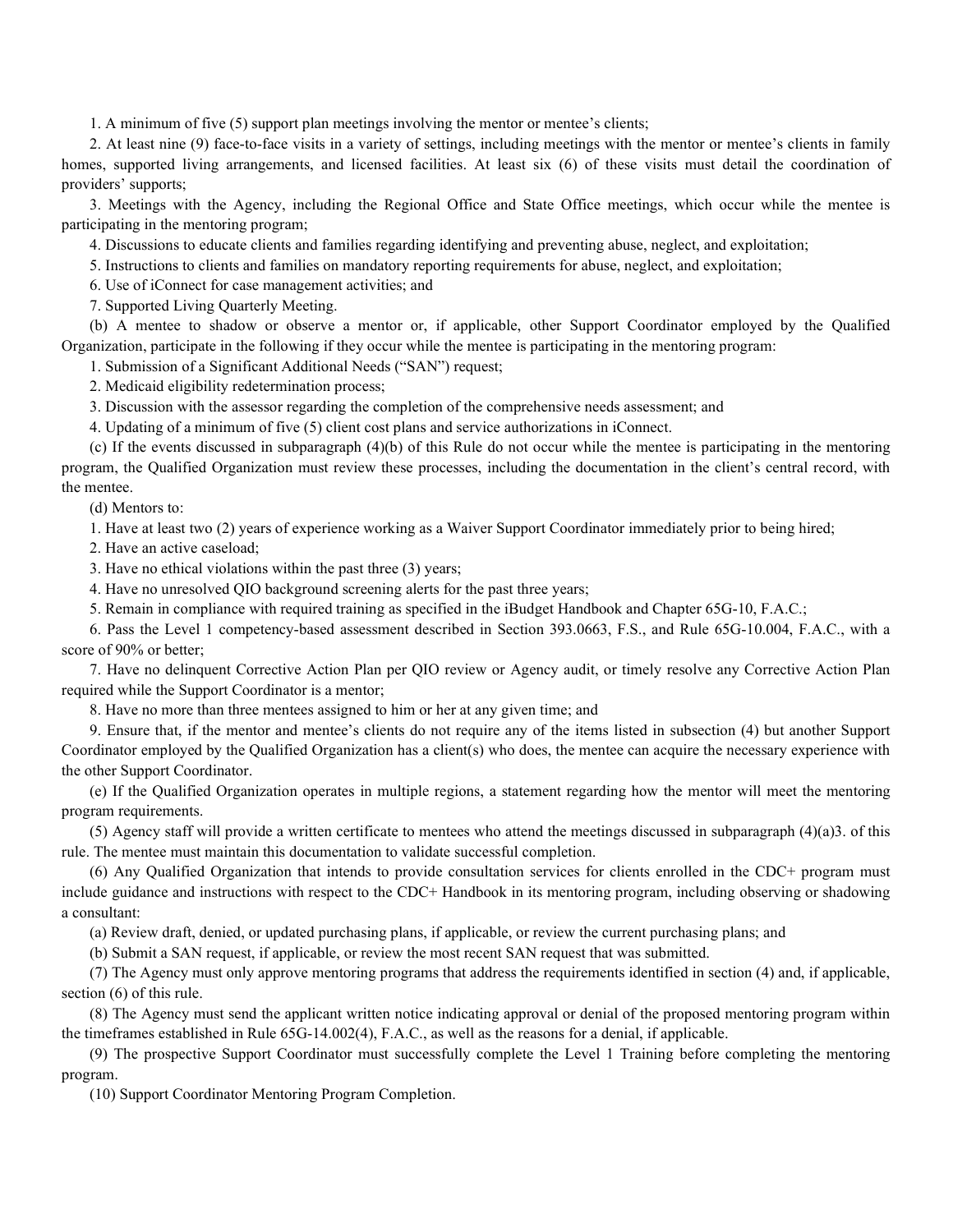(a) For a mentee described in subsection (3) of this rule to receive credit for completing a mentoring program, the mentor must issue a letter indicating the mentee's successful completion of the mentoring program to the mentee and the Agency's Regional Office. This letter is titled Certification of Mentoring Program Completion, on APD Form 65G-14.0043 A, effective July 1, 2021 and incorporated here by reference. The Certification of Mentoring Program Completion form is available at http://www.flrules.org/Gateway/reference.asp?No=Ref-12654.

(b) For a mentee described in subsection (2) of this rule to receive credit for completing a mentoring program, the mentor must issue a Certification of Mentoring Program Completion for Existing WSCs, APD Form 65G-14.0043 B, effective July 1, 2021 and incorporated here by reference, to the mentee and Agency's Regional Office. The Certification of Mentoring Program Completion for Existing WSCs form is available at http://www.flrules.org/Gateway/reference.asp?No=Ref-12655.

(c) The Qualified Organization must maintain a copy of the Support Coordinator Mentoring Program Completion Certification form for six (6) years. The mentor may only issue this letter after the mentee successfully completes all tasks and duties required by the mentoring program.

(11) This rule shall be reviewed, and if necessary, renewed through the rulemaking process five years from the effective date.

Rulemaking Authority 393.0662(7), (15), 393.0663(5), 393.501(1) FS. Law Implemented 393.0662, 393.0663(2), 393.063 FS. History–New 7-1-21.

### 65G-14.005 Disciplinary Action.

(1) The purpose of this rule is to notify Qualified Organizations of the ranges of penalties that will routinely be imposed in response to a Qualified Organization's violation(s) of applicable Agency rule(s) or statute(s) and, if applicable, failure to timely correct the violation(s). The Agency will also consider any aggravating and mitigating factors as discussed in this rule when determining the appropriate penalty.

(2) The ranges of penalties are based upon a single count violation of each provision listed. Multiple counts of the violated provisions or a combination of violations may result in a higher penalty than that for a single, isolated violation.

(3) If a Qualified Organization wishes to voluntarily relinquish the MWSA at a time when no investigation has been initiated against the Qualified Organization, no investigation against the Qualified Organization is anticipated, and no disciplinary action is pending, and the Qualified Organization is not under any current restrictions or obligations by the Agency, the Agency for Health Care Administration ("AHCA"), the Department of Children and Families ("DCF"), or any other state agency, then the Qualified Organization's request for voluntary relinquishment may be acted upon by staff without further action by the Agency. In such a case, the voluntary relinquishment shall not be considered action against the Qualified Organization as that term is used in Section 393.0663(4), F.S.

(4) If a Qualified Organization wishes to voluntarily relinquish a MWSA, but the Qualified Organization is currently under any of the constraints set forth in subsection (3), above, then the Qualified Organization may relinquish the MWSA only with the approval of the Agency. If the voluntary relinquishment is accepted by the Agency at the time an investigation is underway, or is anticipated, or when a disciplinary action is in progress, then the acceptance of the voluntary relinquishment of the MWSA shall be considered action against the Qualified Organization as that term is used in Section 393.0663(4), F.S., and shall be reported as such by the Agency.

(5) The Agency may impose more than one type of disciplinary action if it appears necessary to achieve compliance or protect the health, safety, and welfare of Agency clients. For purposes of the following chart, "termination" refers to with cause termination. The ranges of penalties are as follows:

| Violation                                                                                                                                      | <b>First Offense</b>                                                                                                                                                                          | <b>Additional Offense(s)</b>                                                                                  |
|------------------------------------------------------------------------------------------------------------------------------------------------|-----------------------------------------------------------------------------------------------------------------------------------------------------------------------------------------------|---------------------------------------------------------------------------------------------------------------|
| (a) Failure to employ four or more support<br>coordinators.<br>(Section $393.0663(2)(b)1$ ., F.S., and subsection<br>$65G-14.002(7)$ , F.A.C.) | Moratorium<br>client<br>on<br>new<br>minimum<br>assignments until<br>requirements are met. If the QO<br>does not meet the minimum WSC<br>requirements within 90<br>days,<br>MWSA termination. | Moratorium on new client<br>assignments, fine<br>up to<br>and/or<br>\$100<br>day,<br>per<br>MWSA termination. |
| (b) Failure of any directors, supervisors, owners,                                                                                             | Corrective Action Plan and/or fine                                                                                                                                                            | Corrective Action Plan, fine                                                                                  |
| operators, and managers who directly oversee                                                                                                   | per occurrence up to \$500.                                                                                                                                                                   | to<br>occurrence<br>up<br>per                                                                                 |
| the operations of any Qualified Organization in                                                                                                |                                                                                                                                                                                               | <b>MWSA</b><br>\$1,000.<br>and/or                                                                             |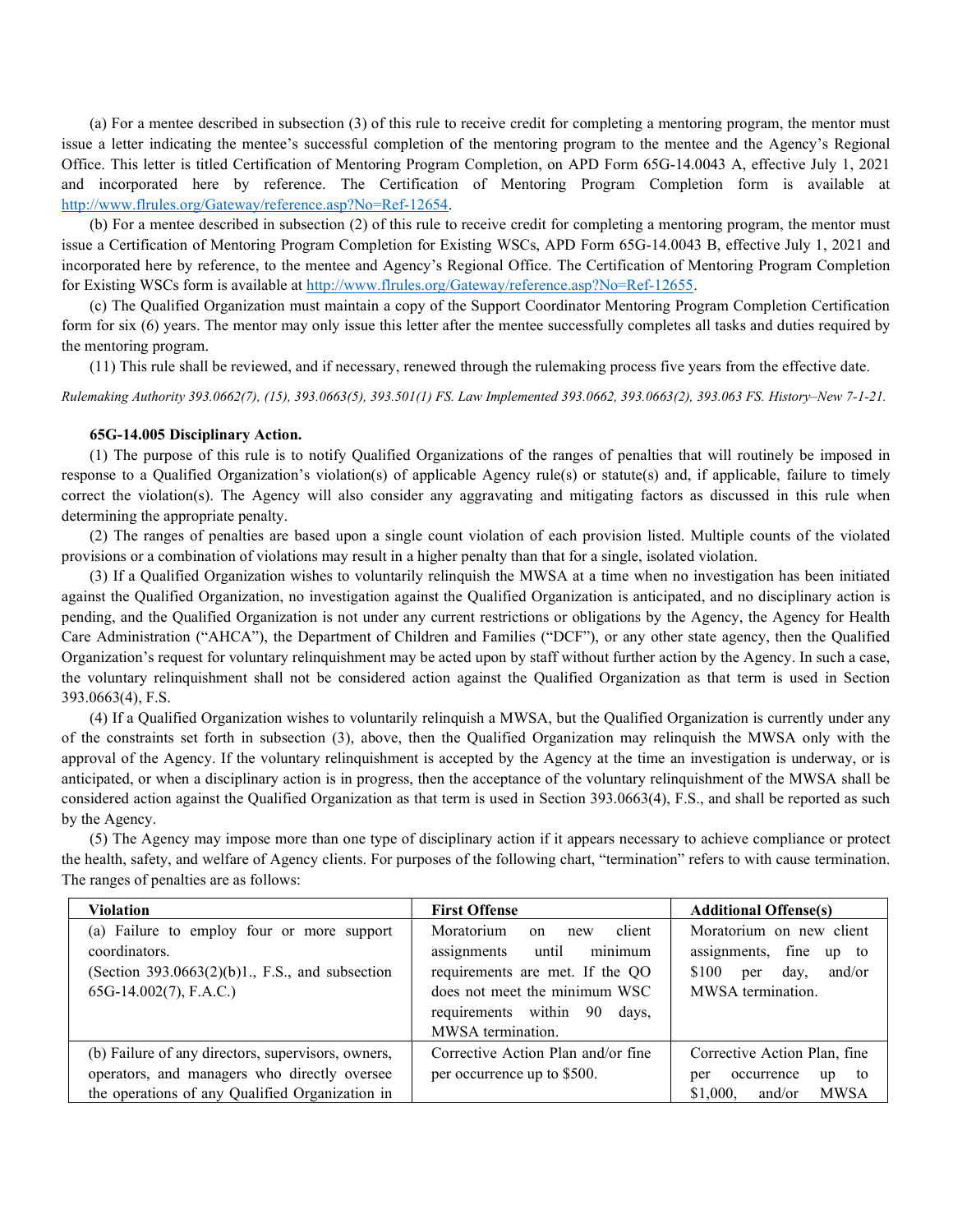| the State of Florida to have at least a bachelor's<br>degree from an accredited college or university<br>and two years of experience providing services<br>to persons with developmental disabilities.<br>(Paragraph 65G-14.002(3)(a), F.A.C.)                                                                                                                                                                     |                                                                                                                                                                            | termination.                                                                                                                                                                   |
|--------------------------------------------------------------------------------------------------------------------------------------------------------------------------------------------------------------------------------------------------------------------------------------------------------------------------------------------------------------------------------------------------------------------|----------------------------------------------------------------------------------------------------------------------------------------------------------------------------|--------------------------------------------------------------------------------------------------------------------------------------------------------------------------------|
| (c) Failure of any directors, supervisors,<br>operators, and managers who directly oversee<br>Support Coordinators in the State of Florida to<br>complete Level 1 Training as described in Rule<br>65G-10.004, F.A.C., regardless of whether they<br>are Support Coordinators.<br>(Paragraph 65G-14.002(3)(b), F.A.C.)                                                                                             | Fine per occurrence up to \$500.                                                                                                                                           | Fine per occurrence up to<br>\$1,000,<br>and/or<br><b>MWSA</b><br>termination.                                                                                                 |
| (d) Failure of any director, supervisor, operator,<br>or manager who directly oversees Support<br>Coordinators in the State of Florida to attend a<br>minimum of six (6) monthly support coordinator<br>meetings with Agency staff each year, including<br>at least one meeting in each region served by<br>that particular director, supervisor, operator, or<br>manager.<br>(Paragraph 65G-14.002(3)(c), F.A.C.) | Fine per occurrence up to \$500.                                                                                                                                           | Fine per occurrence up to<br>\$1,000,<br>and/or<br><b>MWSA</b><br>termination.                                                                                                 |
| (e) Failure to request renewal of Medicaid<br>Waiver Service Agreement at least 90 days prior<br>to the expiration of the current Medicaid Waiver<br>Service Agreement or failure to submit all<br>required documentation with the request.<br>(Paragraphs 65G-14.002(8)(a)-(b), F.A.C.)                                                                                                                           | client<br>Moratorium<br>on<br>new<br>and/or<br>assignments<br><b>MWSA</b><br>termination or nonrenewal.                                                                    | Moratorium on new client<br>assignments and/or MWSA<br>termination or nonrenewal.                                                                                              |
| (f) Failure to report to the Agency a violation of<br>ethical or professional conduct by Support<br>Coordinators employed by that organization<br>within seven (7) calendar days.<br>(Section $393.0663(3)(a)$ , F.S., and paragraphs<br>$65G-14.003(1)(a)$ , (b), (c), (f), (h), and (i), 65G-<br>14.003(2), and 65G-14.0041(4), F.A.C.)                                                                          | Corrective Action Plan and/or fine<br>up to \$500 per violation.                                                                                                           | Fine up to $$2,000$<br>per<br>violation and/or termination<br>of MWSA.                                                                                                         |
| (g) Failure to report to the Agency a violation of<br>ethical or professional conduct by Support<br>Coordinators employed by that organization<br>within seven (7) calendar days.<br>(Section $393.0663(3)(a)$ , F.S., and paragraphs<br>$65G-14.003(1)(d)$ , (e), (g), (j), (k), (l), and (m),<br>65G-14.003(2), and 65G-14.0041(4), F.A.C.)                                                                      | Corrective Action Plan and/or fine<br>up to \$250 per violation.                                                                                                           | Fine up to \$1,000 per<br>violation and/or termination<br>of MWSA.                                                                                                             |
| (h) Failure to report any violation that could<br>cause a client's physical, mental, or emotional<br>health to be significantly impaired to the<br>Agency within 24 hours of discovering the<br>violation.<br>(Subsection 65G-14.003(1), F.A.C.)                                                                                                                                                                   | Corrective<br>Action<br>Plan<br>that<br>re-training<br>includes<br>on<br>zero<br>tolerance<br>and<br>reporting<br>requirements and/or fine up to<br>\$1,000 per violation. | Corrective Action Plan that<br>includes re-training on zero<br>tolerance<br>and reporting<br>requirements, fine up to<br>\$2,000 per violation, and/or<br>termination of MWSA. |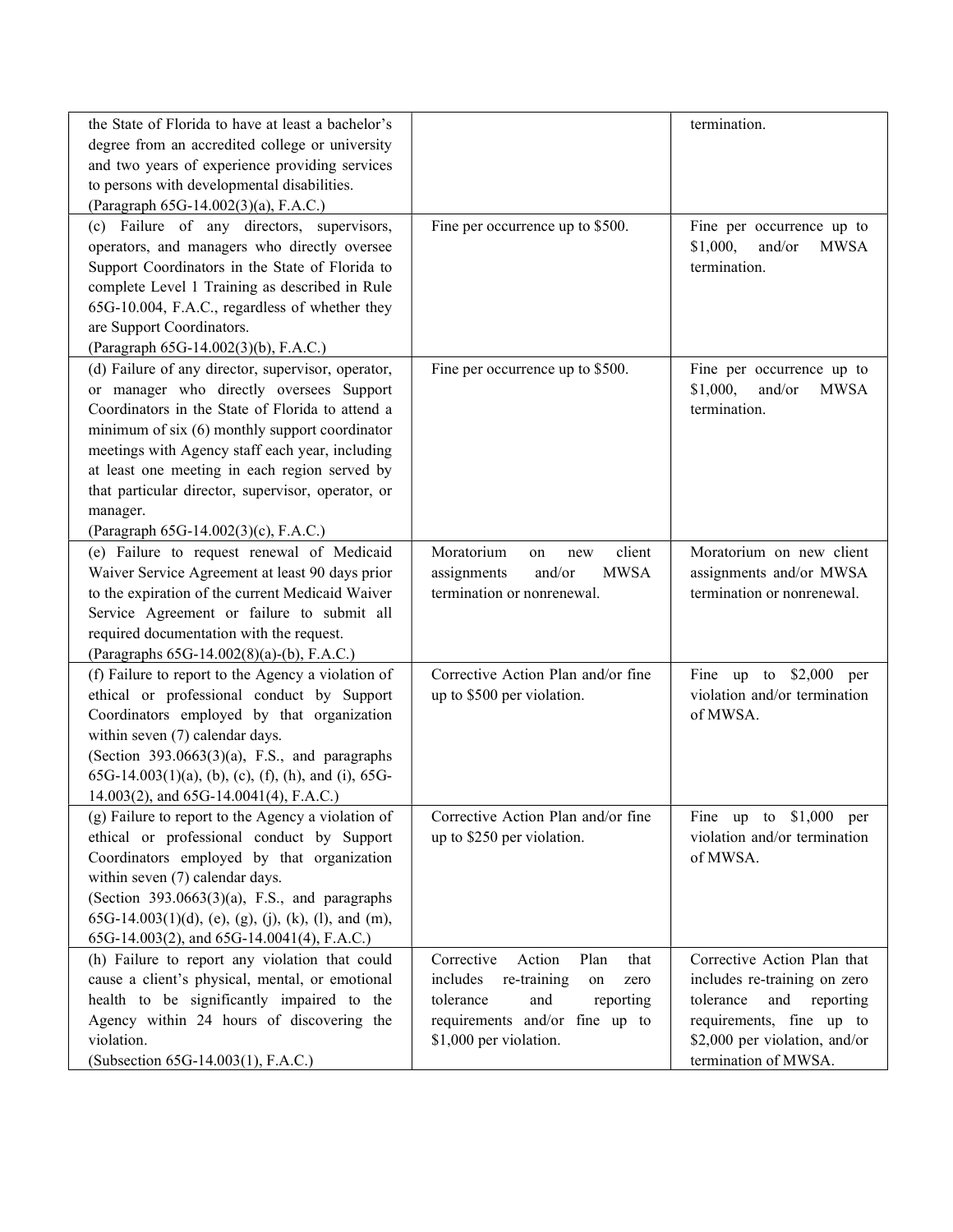| (i) Failure to immediately report abuse, neglect,<br>exploitation, or abandonment of a client to the<br>Florida Abuse Hotline in compliance with<br>Sections 415.1034 and 39.201, F.S.<br>(subsection 65G-14.003(2), F.A.C.)                                                                                                                                                                  | Corrective<br>Action<br>Plan<br>that<br>includes re-training<br>on<br>zero<br>and<br>reporting<br>tolerance<br>requirements and/or a fine up to<br>\$1,000 per violation. | Corrective Action Plan that<br>includes re-training on zero<br>tolerance<br>and<br>reporting<br>requirements, a fine up to<br>\$2,000 per violation, and/or<br>MWSA termination.                                                  |
|-----------------------------------------------------------------------------------------------------------------------------------------------------------------------------------------------------------------------------------------------------------------------------------------------------------------------------------------------------------------------------------------------|---------------------------------------------------------------------------------------------------------------------------------------------------------------------------|-----------------------------------------------------------------------------------------------------------------------------------------------------------------------------------------------------------------------------------|
| (j) Failure to include all required information in<br>any report to the Agency as required by<br>subsection 14.003(2), F.A.C.<br>(Rule 65G-14.003(2), F.A.C.)                                                                                                                                                                                                                                 | Corrective Action Plan.                                                                                                                                                   | Corrective Action Plan and<br>\$100<br>fine up to<br>per<br>occurrence.                                                                                                                                                           |
| (k) Failure to maintain an active and accurate<br>roster within the Clearinghouse to ensure all<br>Support Coordinators have active and eligible<br>level II background screenings.<br>(Subsection 65G-14.003(3), F.A.C.)                                                                                                                                                                     | Corrective Action Plan, and/or fine<br>up to \$250.                                                                                                                       | Corrective Action Plan, fine<br>of up to \$500 per person,<br>per day, and/or MWSA<br>termination.                                                                                                                                |
| Failure to<br>ensure that all<br>Support<br>(1)<br>Coordinators complete level II background<br>screening upon hire and maintain eligible status<br>within the Clearinghouse in accordance with<br>Section 393.0655 and Chapter 435, F.S.<br>(Subsection 65G-14.003(3), F.A.C.)                                                                                                               | Corrective<br>Action<br>Plan<br>that<br>includes retraining on Background<br>Screening requirements, and/or<br>fine up to \$500 per person, per<br>day.                   | Corrective Action Plan, fine<br>up to $$1,000$ per person, per<br>day, and/or termination of<br>MWSA.                                                                                                                             |
| (m) Failure to provide each client or, if<br>applicable, his or her legal representative, with<br>an invitation to take a client satisfaction survey<br>during each client's annual support plan<br>meeting.<br>(Section $393.0663(3)(b)$ , F.S., and subsection<br>$65G-14.003(5)$ , F.A.C.)                                                                                                 | Fine up to \$100 per occurrence.                                                                                                                                          | Fine<br>\$250<br>up<br>to<br>per<br>occurrence.                                                                                                                                                                                   |
| (n) Failure to maintain and enforce standards<br>and procedures to ensure that its Support<br>Coordinators are complying with their duties<br>and responsibilities as described in Chapter 393,<br>F.S.; Division 65G, F.A.C.; the iBudget<br>Handbook, and, if applicable, the CDC+<br>Handbook.<br>(Sections<br>$393.0663(2)(b)2.-9.,$<br>F.S.,<br>and<br>subsection 65G-14.004(1), F.A.C.) | Corrective Action Plan, fine up to<br>\$500<br>per occurrence,<br>and/or<br>moratorium<br>client<br>on<br>new<br>assignments.                                             | Corrective Action Plan, fine<br>\$1,000<br>to<br>up<br>per<br>occurrence, moratorium on<br>client assignments,<br>new<br>and/or MWSA termination.                                                                                 |
| Failure<br>address<br>promptly<br>$\circ$<br>to<br>complaints/compliance issues regarding Support<br>Coordinators' performance.<br>(Subsection 65G-14.004(1), F.A.C.)                                                                                                                                                                                                                         | Corrective Action Plan and/or fine<br>up to \$500.                                                                                                                        | Corrective Action Plan with<br>a moratorium on new client<br>the<br>assignments<br>for<br>specified<br>Support<br>Coordinator<br>until<br>complaint(s) is remediated,<br>fine up to $$2,000$ , and/or<br>termination of the MWSA. |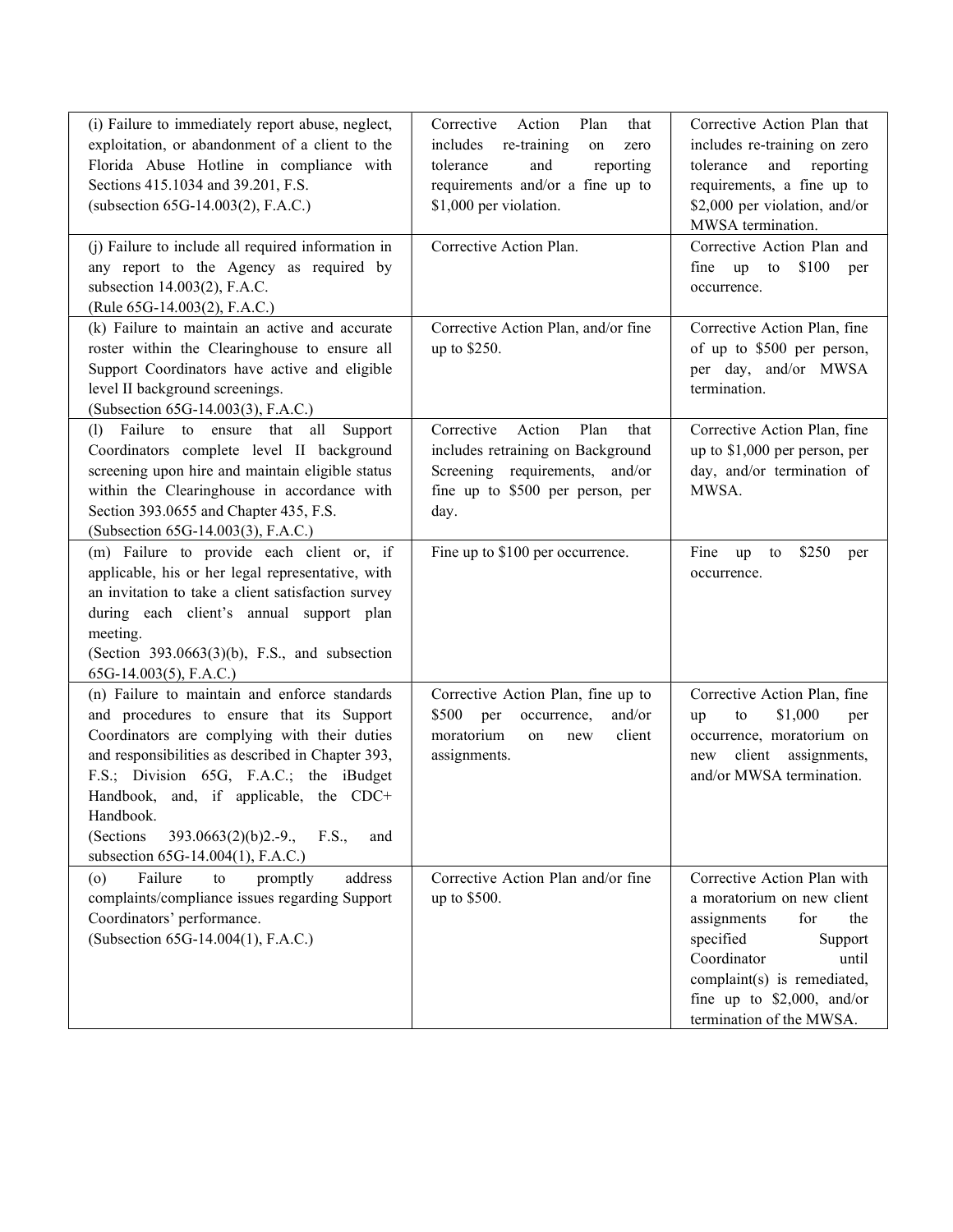| (p) Failure to submit documentation to the<br>appropriate Regional Office(s) upon the<br>Agency's request or making a material change<br>to any of the documents described in subsection<br>65G-14.004(2), F.A.C.<br>(Paragraphs 65G-14.004(2)(a)-(e), F.A.C.)                                                                                                     | Corrective Action Plan and/or fine<br>up to \$100.                                                                                | Plan<br>Corrective<br>Action<br>and/or fine up to \$500.                                                                                                       |
|--------------------------------------------------------------------------------------------------------------------------------------------------------------------------------------------------------------------------------------------------------------------------------------------------------------------------------------------------------------------|-----------------------------------------------------------------------------------------------------------------------------------|----------------------------------------------------------------------------------------------------------------------------------------------------------------|
| $(q)$ Failure to submit and maintain initial and/or<br>updated dual employment forms for a Support<br>Coordinator.<br>(Paragraphs 65G-14.004(5)(b)-(c), F.A.C.)                                                                                                                                                                                                    | Corrective Action Plan.                                                                                                           | Corrective<br>Action<br>Plan<br>and/or fine up to \$100 per<br>day until plan is submitted.                                                                    |
| (r) Failure to ensure that any Support<br>Coordinator who is dually employed complies<br>with the approved dual employment plan.<br>(Paragraph 65G-14.004(5)(a), F.A.C.)                                                                                                                                                                                           | Corrective Action Plan, potential<br>moratorium<br>client<br>on<br>new<br>assignments, and/or fine up to<br>\$500 per occurrence. | Moratorium on new client<br>assignments, fine up to<br>\$1,000<br>per<br>occurrence,<br>and/or termination of the<br>MWSA.                                     |
| (s) Failure to timely submit information relating<br>to a Support Coordinator's vacancy in excess of<br>30 calendar days to the appropriate Regional<br>Office.<br>(Subsection 65G-14.004(7), F.A.C.)                                                                                                                                                              | Plan<br>Corrective<br>Action<br>and<br>potential moratorium on new client<br>assignments.                                         | Fine up to $$1,000$ per<br>occurrence and potential<br>moratorium on new client<br>assignments.                                                                |
| Failure to<br>ensure<br>that<br>its<br>Support<br>(t)<br>Coordinators timely complete<br>required<br>all<br>training in accordance with the iBudget<br>Handbook and Chapter 65G-10, F.A.C.,<br>including maintaining documentation to validate<br>successful completion.<br>(Sections 393.0663(2)(b)10.-11., F.S., and<br>paragraphs 65G-14.004(8)(a)-(b), F.A.C.) | Corrective Action Plan.                                                                                                           | Corrective Action Plan and<br>a fine up to \$500 per<br>occurrence.                                                                                            |
| (u) Failure to ensure all Support Coordinators<br>comply with all incident reporting requirements<br>articulated in Chapters 415 and 39, F.S., and<br>subsection 65G-2.010(5), F.A.C.<br>(Subsection 65G-14.004(9), F.A.C.)                                                                                                                                        | Corrective Action Plan, and/or fine<br>up to \$100.                                                                               | Corrective Action Plan and<br>fine<br>\$500<br>up<br>to<br>per<br>occurrence.                                                                                  |
| (v) The Qualified Organization misrepresented<br>any material<br>fact<br>omitted<br>in<br>any<br>or<br>documentation submitted to the Agency.<br>(Subsection 65G-14.004(10), F.A.C.)                                                                                                                                                                               | Fine up to $$1,000$ per occurrence<br>and/or MWSA termination.                                                                    | Fine up to $$5,000$<br>per<br>occurrence and/or MWSA<br>termination.                                                                                           |
| (w) Failure to maintain and enforce an approved<br>professional code of ethics applicable to all its<br>Support Coordinators.<br>(Subsection 65G-14.0041(1), F.A.C.)                                                                                                                                                                                               | Corrective Action Plan, a fine per<br>violation up to \$1,000, and/or a<br>moratorium<br>client<br>on<br>new<br>assignments.      | Corrective Action Plan with<br>a fine per violation up to<br>\$5,000, a moratorium on<br>client assignments,<br>new<br>and/or<br>termination<br>of<br>MWSA.    |
| (x) Failure to report to the Agency a violation of<br>the code of ethics by any Support Coordinator(s)<br>employed by that organization.<br>(Subparagraphs 65G-14.0041(2)(a)7., (c), (j)6.-<br>7., F.A.C.)                                                                                                                                                         | Corrective Action Plan, a fine per<br>violation up to \$500, and/or a<br>moratorium<br>client<br>on<br>new<br>assignments.        | Corrective Action Plan with<br>a fine per violation up to<br>\$1,000, a moratorium on<br>client<br>assignments,<br>new<br>and/or<br>termination<br>of<br>MWSA. |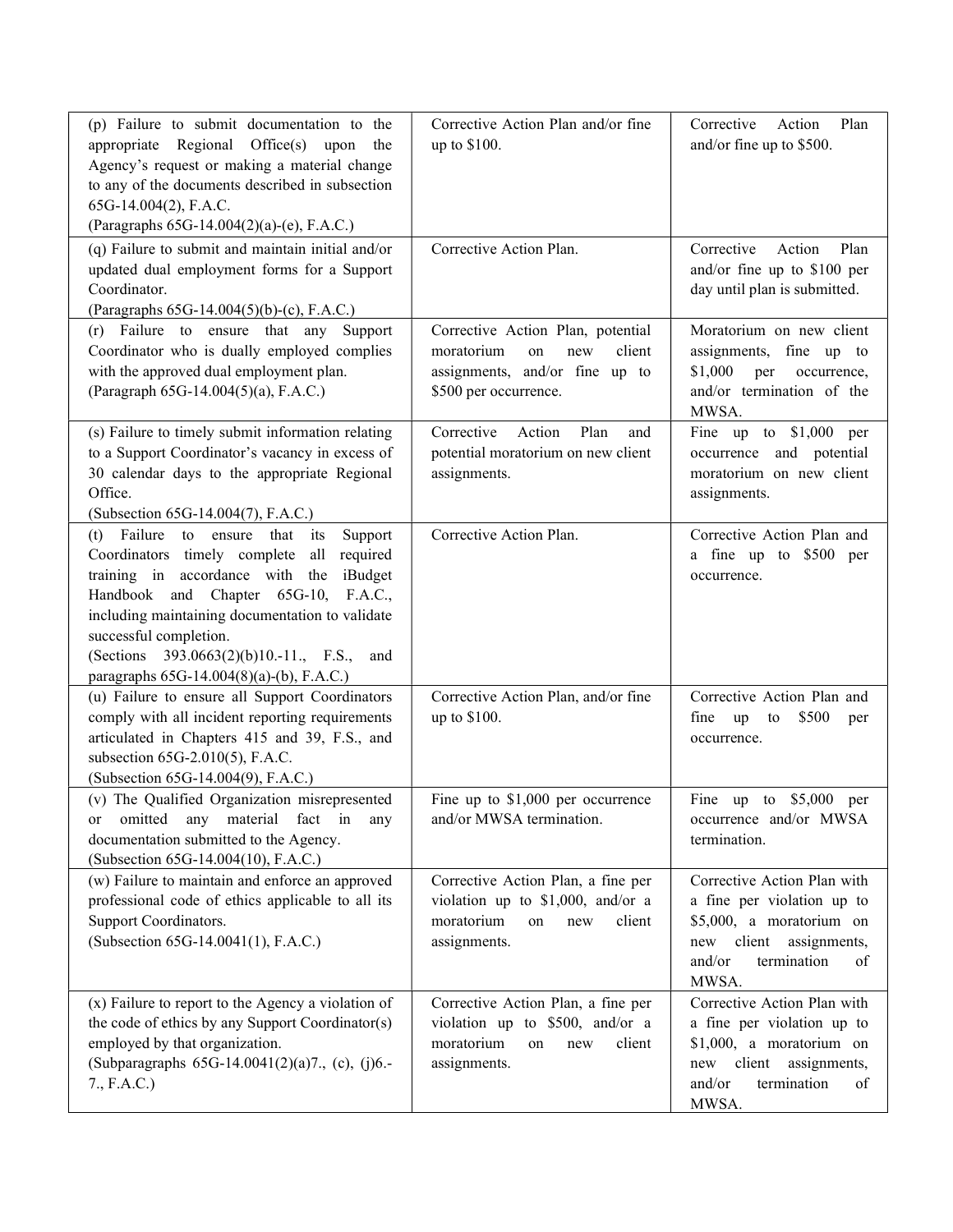| (y) Failure to report to the Agency a violation of<br>the code of ethics by any Support Coordinator(s)<br>employed by that organization.<br>(Subparagraphs 65G-14.0041(2)(a)1.-6. and 8.,<br>$(b)$ , (d), (e), (f), (g), (h), (i), (j)1.-5., F.A.C.)<br>(z) Failure to include all required provisions<br>articulated in paragraphs $65G-14.0041(2)(a)-(i)$ ,<br>F.A.C., in a code of ethics that was modified<br>after it was approved.<br>(Subsection 65G-14.0041(2), F.A.C.) | Corrective Action Plan and/or fine<br>up to \$250.<br>Corrective Action Plan.                                               | Corrective Action Plan, fine<br>per violation up to \$500, a<br>moratorium on new client<br>assignments,<br>and/or<br>termination of MWSA.<br>Plan<br>Corrective<br>Action<br>and/or moratorium on new<br>client assignments. |
|---------------------------------------------------------------------------------------------------------------------------------------------------------------------------------------------------------------------------------------------------------------------------------------------------------------------------------------------------------------------------------------------------------------------------------------------------------------------------------|-----------------------------------------------------------------------------------------------------------------------------|-------------------------------------------------------------------------------------------------------------------------------------------------------------------------------------------------------------------------------|
| (aa) Failure to comply with any requirement<br>articulated in subsection<br>$65G-14.0041(3)$ ,<br>F.A.C., regarding making available<br>and<br>reviewing the approved code of ethics with the<br>client or, if applicable, legal representative on an<br>annual basis or immediately upon request.<br>(Subsection 65G-14.0041(3), F.A.C.)                                                                                                                                       | Corrective Action Plan, and/or a<br>fine per violation up to \$500.                                                         | Corrective Action Plan with<br>a fine per violation up to<br>\$2,500, a moratorium on<br>new client assignments,<br>and/or<br>termination<br>of<br>MWSA.                                                                      |
| (bb) Failure to maintain or enforce an approved<br>disciplinary process in accordance with Rule<br>65G-14.0042, F.A.C.<br>(Subsections 65G-14.0042(1)-(4), F.A.C.)                                                                                                                                                                                                                                                                                                              | Corrective Action Plan, a fine per<br>violation up to \$1,000 and/or a<br>moratorium<br>client<br>on<br>new<br>assignments. | Corrective Action Plan with<br>a fine per violation up to<br>\$5,000, a moratorium on<br>new client<br>assignments,<br>termination<br>and/or<br>of<br>MWSA.                                                                   |
| (cc) Failure to fully implement an approved<br>Corrective Action Plan within the timeframes<br>described therein.<br>(Subsection 65G-14.0042(5), F.A.C.)                                                                                                                                                                                                                                                                                                                        | Fine up to \$1,000 per day.                                                                                                 | Fine up to \$2,000 per day,<br>moratorium on new client<br>assignments, or termination<br>of MWSA.                                                                                                                            |
| (dd) Failure to implement an Agency-approved<br>mentoring program.<br>393.0663(2)(b)12.<br>(Section)<br>F.S.,<br>and<br>subsections 65G-14.0043(1) and (3), F.A.C.)                                                                                                                                                                                                                                                                                                             | Corrective Action Plan and/or fine<br>up to \$1,000 per occurrence.                                                         | Corrective Action Plan, fine<br>\$5,000<br>to<br>up<br>per<br>and/or<br>occurrence,<br>termination of MWSA.                                                                                                                   |
| (ee) Allowing a mentee to perform WSC duties<br>without a mentor.<br>(Paragraph 65G-14.0043(1)(c), F.A.C.)                                                                                                                                                                                                                                                                                                                                                                      | Corrective Action Plan and/or fine<br>up to \$500.                                                                          | Corrective<br>Plan,<br>Action<br>Fine up to $$2,500$ , and/or<br>termination of MWSA.                                                                                                                                         |
| (ff) Designating a mentor who does not meet the<br>minimum qualifications.<br>(Paragraph 65G-14.0043(4)(d), F.A.C.)                                                                                                                                                                                                                                                                                                                                                             | Corrective Action Plan and/or fine<br>up to \$750 per occurrence.                                                           | Corrective Action Plan, fine<br>\$4,000<br>to<br>per<br>up<br>and/or<br>occurrence,<br>termination of MWSA.                                                                                                                   |
| (gg) For a Qualified Organization that intends to<br>provide CDC+ consultation services, failure to<br>include requirements described in subsection<br>65G-14.0043(5), F.A.C., in its mentoring<br>program.<br>(Subsection 65G-14.0043(6), F.A.C.)                                                                                                                                                                                                                              | Corrective Action Plan and/or fine<br>up to \$500.                                                                          | Corrective Action Plan, fine<br>\$2,500,<br>to<br>and/or<br>up<br>termination of MWSA.                                                                                                                                        |
| (hh) Failure to comply with requirements<br>pertaining to completion of the mentoring<br>program.<br>(Paragraphs 65G-14.0043(10)(a)-(c), F.A.C.)                                                                                                                                                                                                                                                                                                                                | Corrective Action Plan and/or fine<br>up to \$500.                                                                          | Corrective Action Plan, fine<br>up to \$2,000, or termination<br>of MWSA.                                                                                                                                                     |